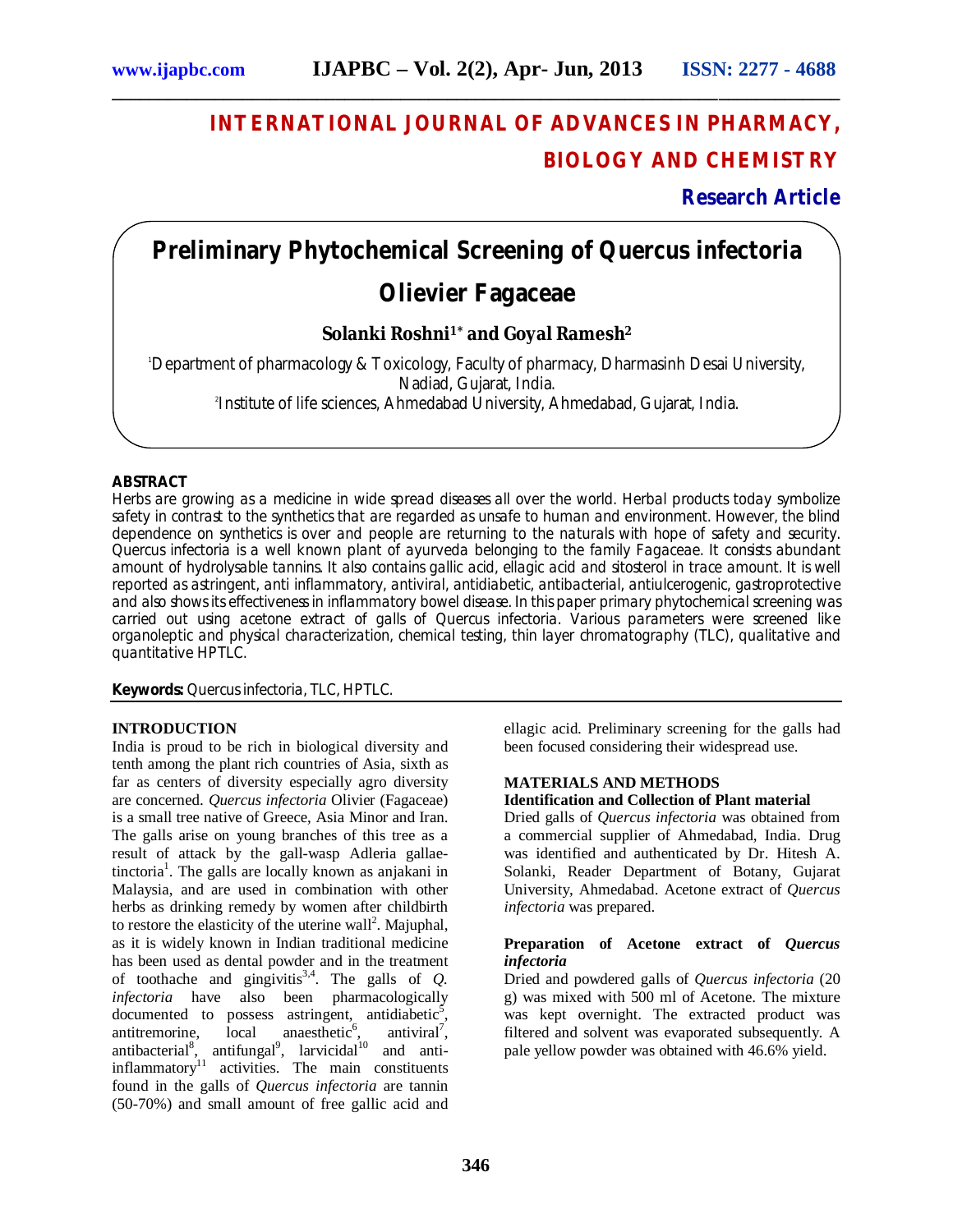**\_\_\_\_\_\_\_\_\_\_\_\_\_\_\_\_\_\_\_\_\_\_\_\_\_\_\_\_\_\_\_\_\_\_\_\_\_\_\_\_\_\_\_\_\_\_\_\_\_\_\_\_\_\_\_\_\_\_\_\_\_\_\_\_\_\_\_\_\_\_\_\_\_\_\_\_\_\_**

# **Organoleptic evaluation**

The organoleptic characters of the samples were evaluated such as color, odor, taste and texture.

#### **Determination of pH**

1% solution of *Quercus infectoria* was prepared in distilled water and pH was determined using pH meter.

### **Determination of viscosity, surface tension and density**

Density, surface tension and viscosity of the 1% aqueous *Quercus infectoria* was estimated<sup>12</sup>.

#### **Chemical Test**

The separated compound was analyzed by chemical test with freshly prepared ferric chloride solution. 1 gm acetone extract powder was added in the 3 ml of ferric chloride solution. Change in the colour of the solution to the bluish black colour would be considered the presence of gallotannic acid.

## **Thin Layer chromatography**

The technique used has been previously described<sup>13</sup>. About 10µl of the sample and 10µl of the standard were applied on silica gel plates. Thin layer chromatograms were developed by using Toluene: ethyl acetate: Formic acid (6:4:0.8 v/v/v) as mobile phase. The development was stopped when the solvent front had advanced about 7.5 cm. After drying plates in air, 10% solution of ferric was used as a spraying agent for the detection. Gallic acid in the sample was identified by comparison with the spot of the reference standard.

## **HPTLC fingerprinting [A] Preparation of stock solutions Preparation of gallic acid standard solution**

A stock solution of standard gallic acid (1 mg/mL) was prepared by transferring 100 mg of gallic acid, accurately weighed, into a 100 mL volumetric flask, dissolving in 50 mL methanol. It was then sonicated for 10 minutes and the final volume of the solutions was made up to 100 mL with methanol to get stock solutions containing 1mg/mL. then take 0.1 ml of stock solution & dilute it upto 10ml with methanol to get 10 µg/mL standard gallic acid solution for HPTLC.

#### **[B] Sample preparation**

100 mg extract of *Quercus infectoria* was taken and dissolved in methanol (10 ml) and passed through Whatman No. 1 paper (Merck, Mumbai, India). The final volume of the solution was made up to 100 mL with methanol to get stock solution containing 1

mg/mL. Successive dilution was carried out to get 10 µg/mL of extract solution for HPTLC.

# **[C] Instrumentation and chromatographic conditions**

HPTLC was performed on  $20 \text{ cm} \times 10 \text{ cm}$  aluminum backed plates coated with silica gel 60F254 (Merck, Mumbai, India). Standard solution of gallic acid and sample solution were applied to the plates as bands 8.0 mm wide, 30.0 mm apart, and 10.0 mm from the bottom edge of the same chromatographic plate by use of a Linomat V sample applicator equipped with a 100-µL syringe. Ascending development to a distance of 80 mm was performed at room temperature (28  $\pm$  2°C), with chloroform: ethyl acetate: formic acid,  $7.5 : 6: 0.5$  (v/v/v), as mobile phase, in a glass chamber previously saturated with mobile phase vapor for 20 min. After development, the plates were dried with a hair dryer and then scanned at 254 nm with a TLC Scanner with WINCAT software, using the deuterium lamp.

#### **RESULT AND DISCUSSION**

Galls of *Quercus infectoria* were obtained from the local market as crude drug. It was crushed and subjected for extraction with acetone. The extracted product on evaporation gave pale yellow color extract. The yield obtained was 46.6%. (Figure 1).

The extract was further analyzed for various botanical parameters like colour, odor, taste & texture. The observation revealed that extract colour was Pale yellow with a pungent odor, bitter taste and fine texture. (Table 1)

Further physical characterization was done using 1% solution of the acetone extract in distilled water which revealed its density  $(0.99)$ , Viscosity  $(1.01 \text{ cp})$ & surface tension (58.75) is nearer to water and pH  $(7-7.2\pm0.2)$  was found to be neutral. Thus oral intake of drug can quietly be tolerated by the patient and good bioavailability can be obtained. (Table 2)

As galls contain rich amount of hydrolysable tannins which was confirmed by the chemical test with ferric chloride solution. It gave dark blue colour which reflects the presence of tannins in the acetone extract (Figure 2). Various chemical tests were performed for estimation of steroids, carbohydrate, alkaloids, glycosides, flavonoids, protein and saponins in acetone extract of *Quercus infectoria.* The result of chemical test showed that there is absence of steroids and triterpenoids. It reflects the absence of monosacharides and presence of reducing sugar. Alkaloids are absent in the AEQI. There was also absence of glycosides and flavonoids. Extract showed presence of protein and absence of aminoacids. (Table 3)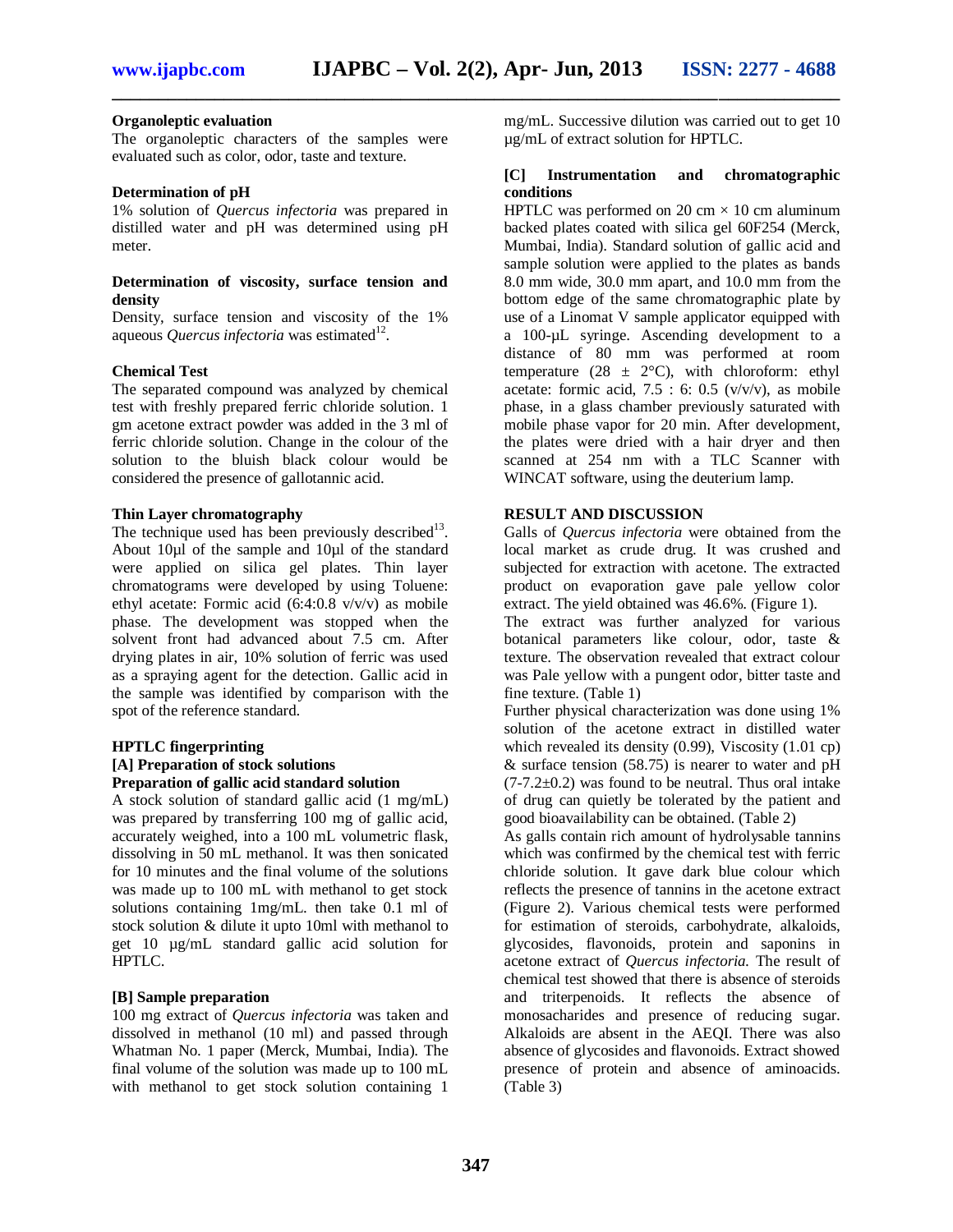As the gallotannic acid is hydrolysable tannin which, on dissolution in water hydrolysed to gallic acid. So, gallic acid was used as a standard for Thin layer chromatography. Retension factor  $(R_f)$  value obtained for standard gallic acid was 0.36 & 0.38 with acetone extract of galls. The retension factor was same for the standard & test compound reflecting the presence of gallic acid which was formed from gallotannic acid.

The HPTLC finger printing was carried at 254 nm wavelength (Figure 3). The  $R_f$  value for standard gallic acid was 0.62 & for acetone extract of *Quercus infectoria* was 0.63. Here the identity of gallic acid in the plant extract was confirmed by overlaying the gallic acid in plant with that of the standard gallic acid. Gallic acid was found to be 0.68% w/w by HPTLC in the acetone extract. (Figure 5)

## **ACKNOWLEDGEMENT**

The authors are thankful to identified and authenticated by Dr. Hitesh A. Solanki, Reader, Department of Botany, Gujarat University, Ahmedabad, India for carrying out the identification and authentication of the plant.



**Fig. 2: Silica gel thin layer chromatography for**  *Quercus nfectoria* **with standard Gallic acid**



**Fig. 1: Acetone extract of** *Quercus infectoria*



**Fig. 3: Photograph of chromatograms obtained, at 254 nm, from gallic acid standard (A) acetone extract of** *Quercus infectoria* **(B)**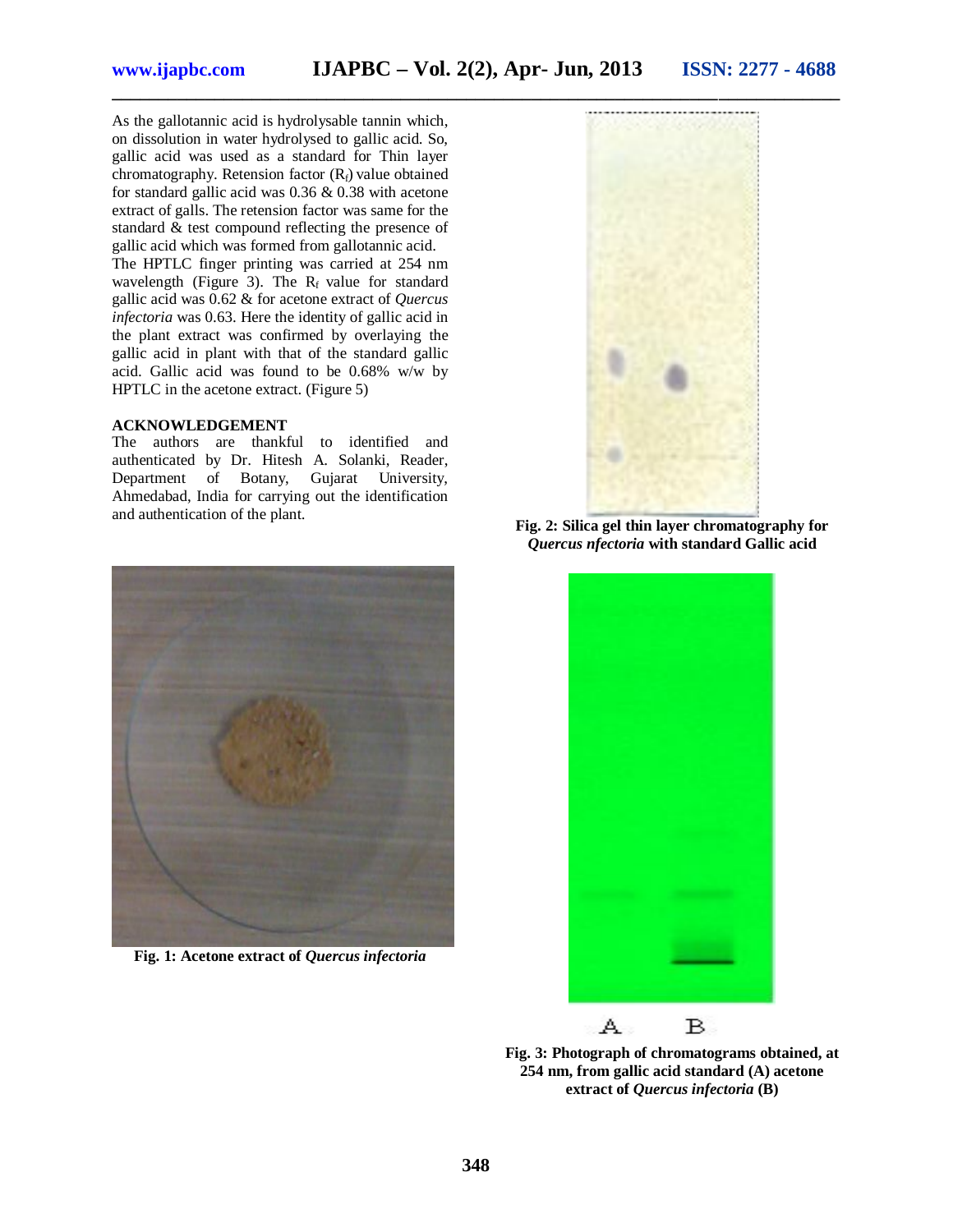

**\_\_\_\_\_\_\_\_\_\_\_\_\_\_\_\_\_\_\_\_\_\_\_\_\_\_\_\_\_\_\_\_\_\_\_\_\_\_\_\_\_\_\_\_\_\_\_\_\_\_\_\_\_\_\_\_\_\_\_\_\_\_\_\_\_\_\_\_\_\_\_\_\_\_\_\_\_\_**



**Fig. 4: Chromatogram obtained at 254 nm in Green color band for Acetone extract of** *Quercus infectoria* **and blue color band for gallic acid**

| <b>Table 1: Organoleptic properties</b> |                       |         |               |                |                      |
|-----------------------------------------|-----------------------|---------|---------------|----------------|----------------------|
| Appearance                              | ~olour                | Odour   | taste         | <b>Texture</b> | <b>Particle size</b> |
| Powder                                  | Light Brownish vellow | Pungent | <b>Bitter</b> | Fine           | 100#                 |

| Table 2: Density, Viscosity, surface tension & pH |                |                  |                        |                 |  |  |  |
|---------------------------------------------------|----------------|------------------|------------------------|-----------------|--|--|--|
|                                                   | <b>Density</b> | <b>Viscosity</b> | <b>Surface tension</b> | l nH            |  |  |  |
|                                                   | 0.99           | $1.01$ cp        | 58.75                  | $7 - 7.2 + 0.2$ |  |  |  |

|  | Table 3: Chemical test for acetone extract of Quesrcus infectoria |  |  |  |  |  |  |
|--|-------------------------------------------------------------------|--|--|--|--|--|--|
|--|-------------------------------------------------------------------|--|--|--|--|--|--|

| Sr. No. | Test                      | <b>Result</b>          | <b>Inference</b>                       |  |  |  |  |
|---------|---------------------------|------------------------|----------------------------------------|--|--|--|--|
| 1.      | Salkowski test            | Negative               | Steroids absent                        |  |  |  |  |
| 2.      | Barfoed's Test            | Negative               | Mono sacharide absent                  |  |  |  |  |
| 3.      | Benedict's test           | Positive               | Reducing sugar present                 |  |  |  |  |
| 4.      | Fehling's Test            | Positive               | Reducing sugar present                 |  |  |  |  |
| 5.      | Mayer's test              | Negative               | Alkaloid absent                        |  |  |  |  |
| 6.      | Heger's test              | Negative               | Alkaloid absent                        |  |  |  |  |
| 7.      | Draggondroff's test       | Negative               | Alkaloid absent                        |  |  |  |  |
| 8.      | Balget's test             | Negative               | Glycoside absent                       |  |  |  |  |
| 9.      | Test with Ferric chloride | Positive (Blue colour) | Tannin's present and flavonoids absent |  |  |  |  |
| 10.     | Millon's test             | Positive               | Protein present                        |  |  |  |  |
| 11.     | Ninhydrine test           | Negative               | Amino acid absent                      |  |  |  |  |
| 12.     | Biuret test               | Negative               | Amino acid absent                      |  |  |  |  |